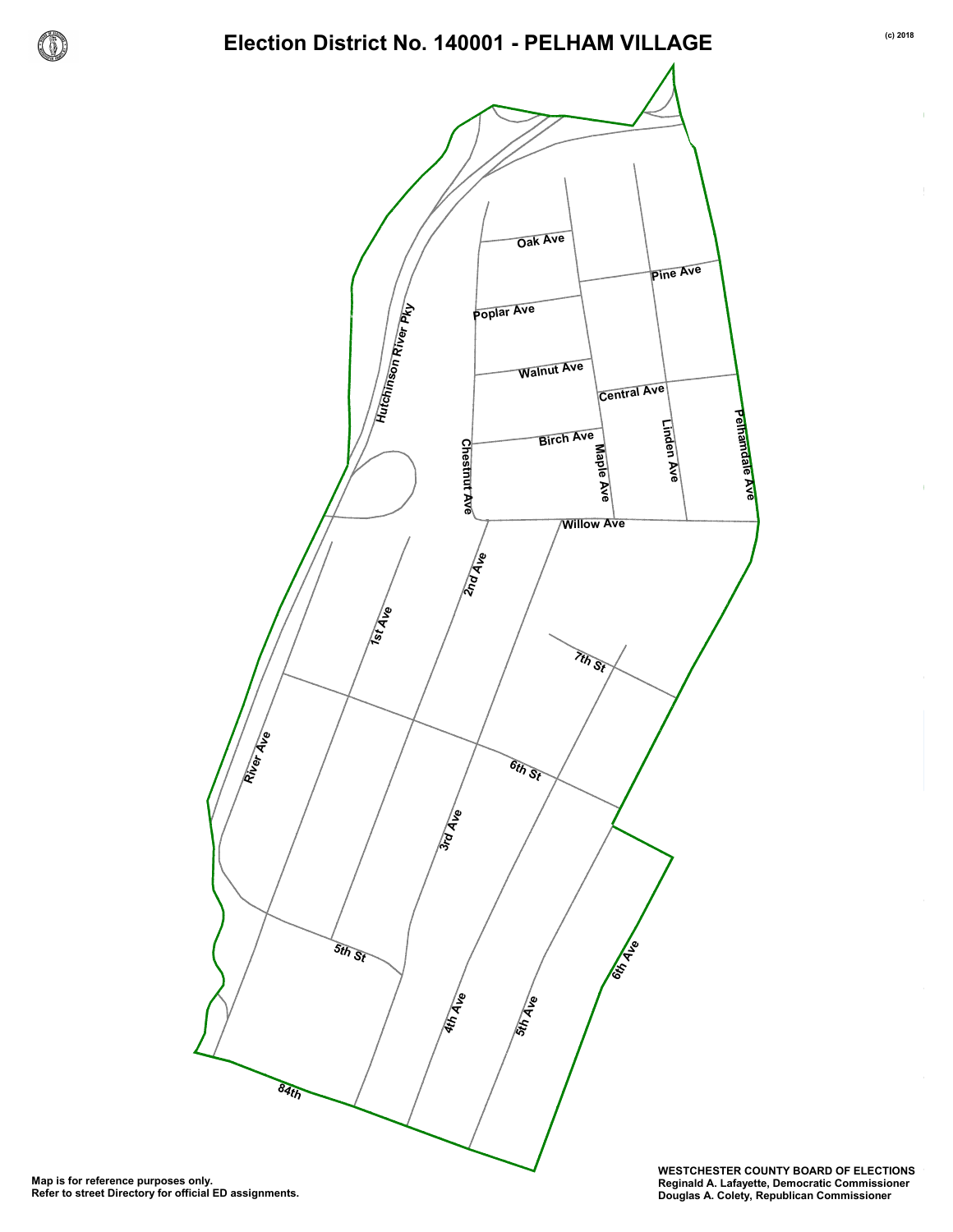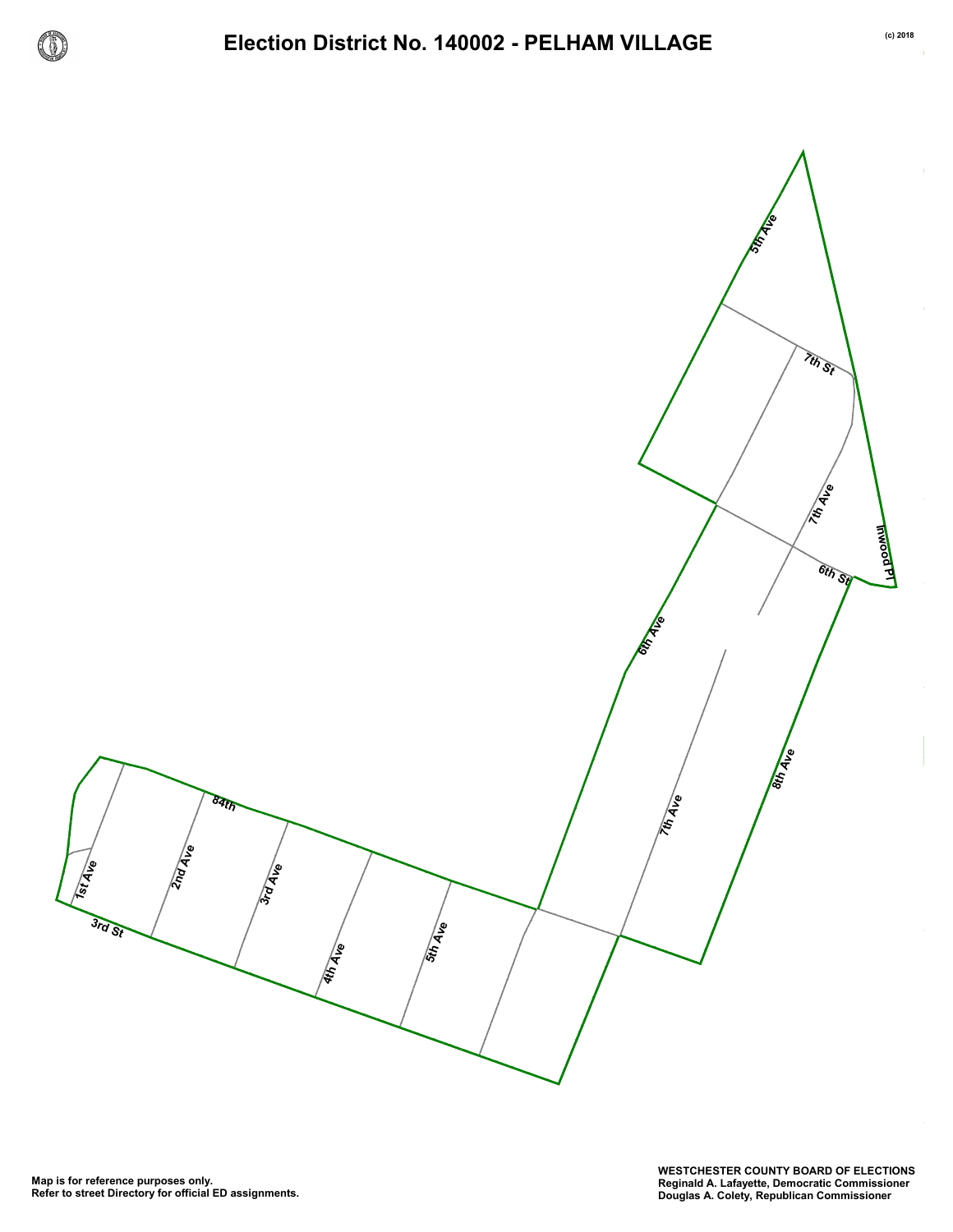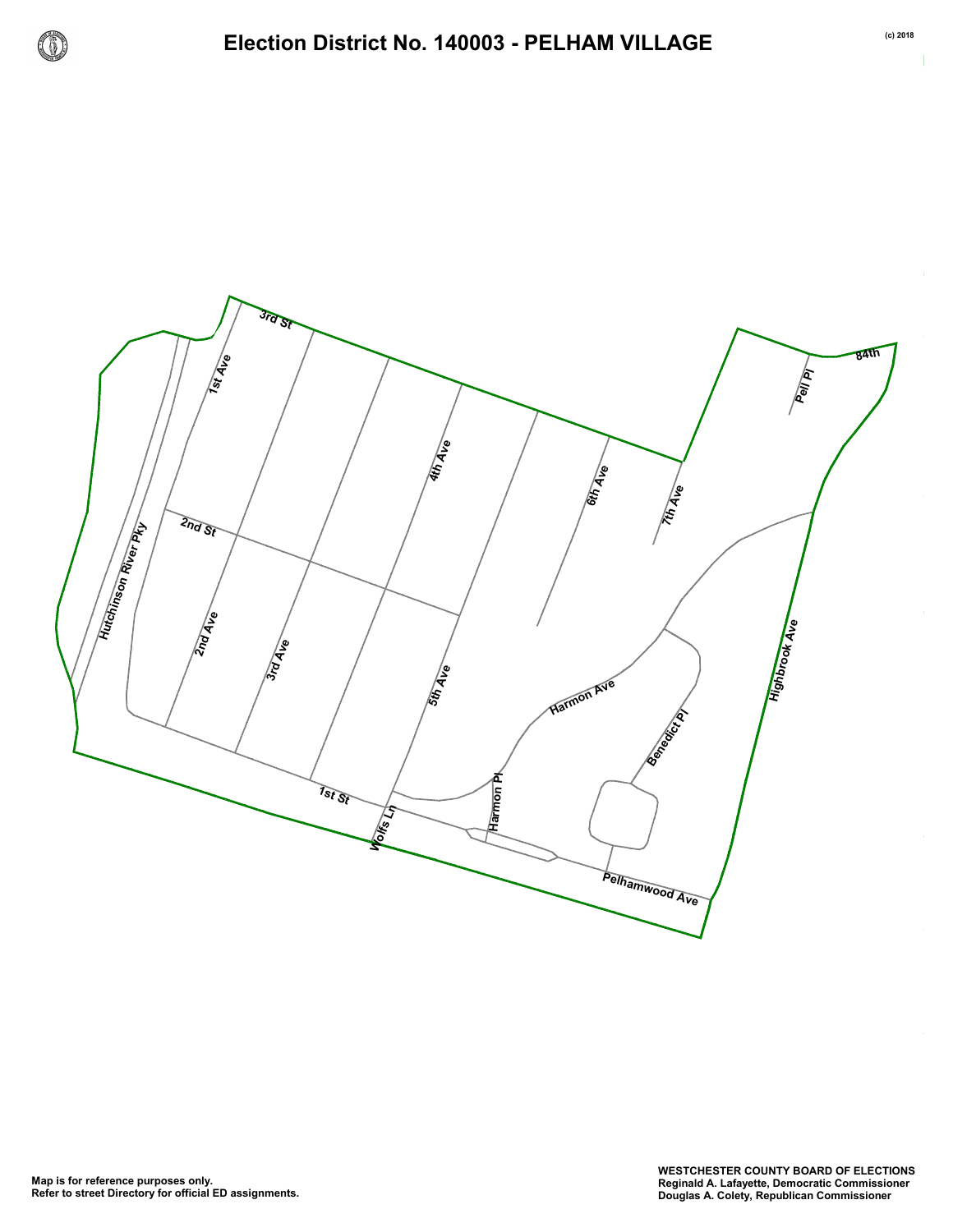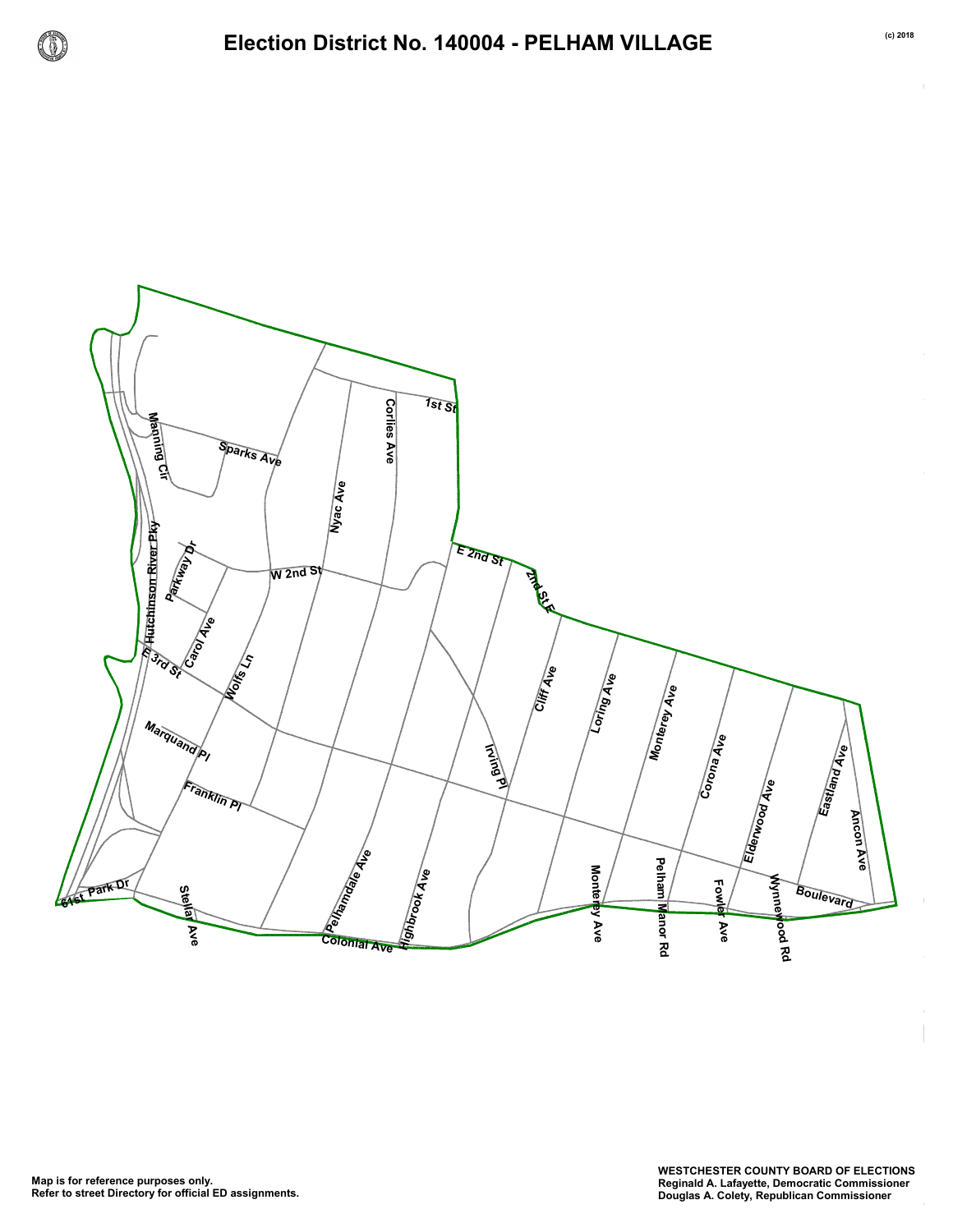**6th St**



**WESTCHESTER COUNTY BOARD OF ELECTIONS Reginald A. Lafayette, Democratic Commissioner Douglas A. Colety, Republican Commissioner**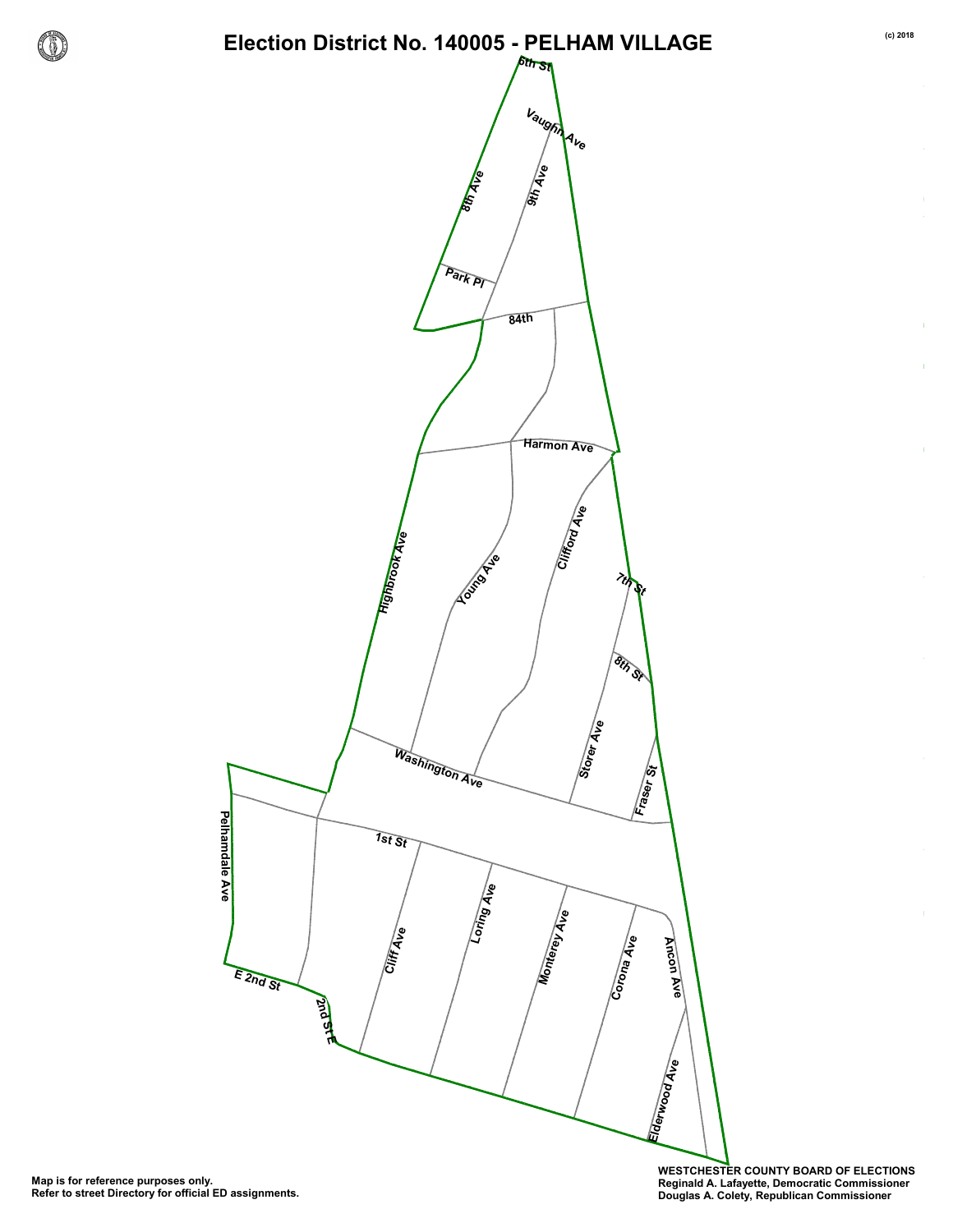



**. WESTCHESTER COUNTY BOARD OF ELECTIONS .**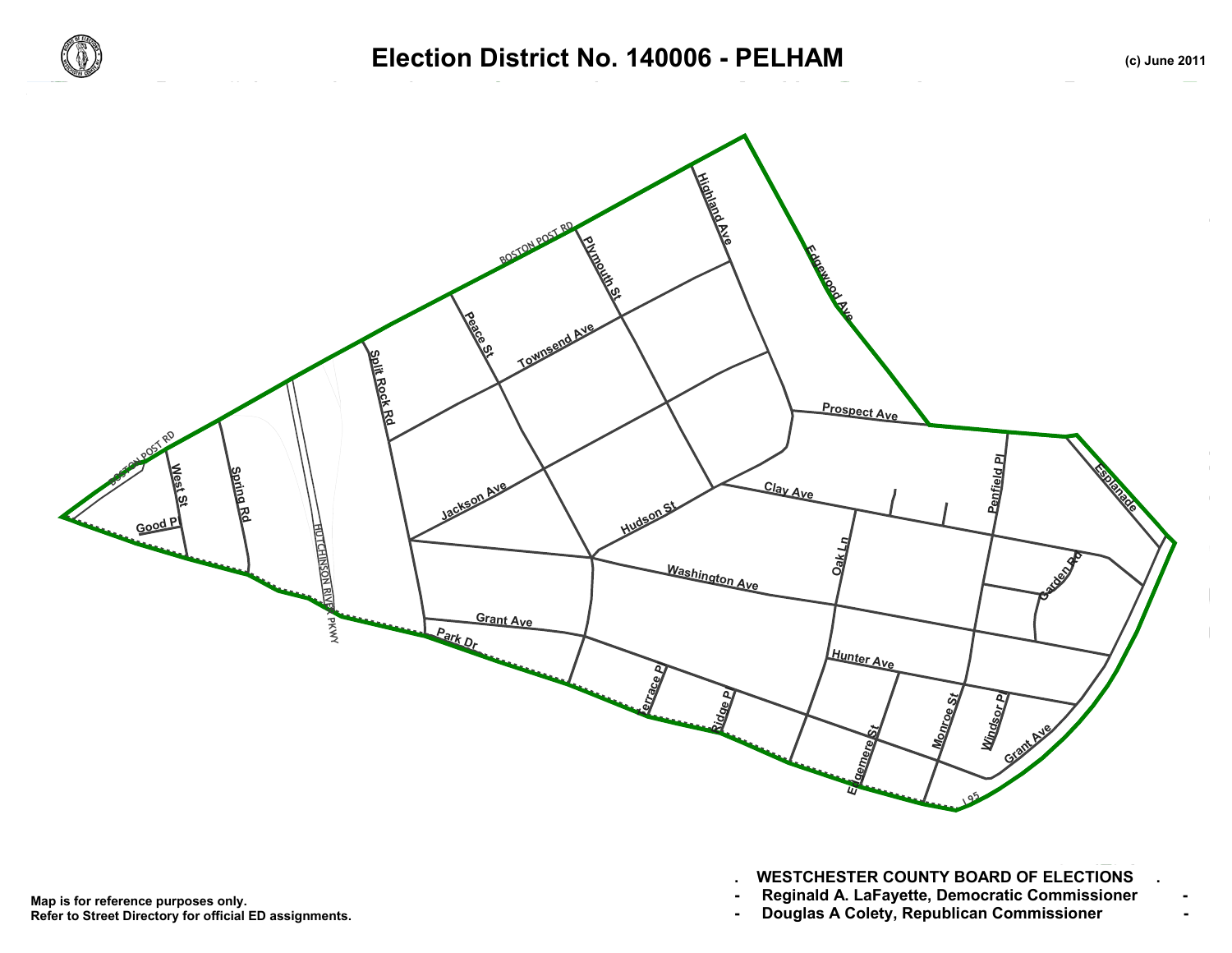

## Election District No. 140007 - PELHAM *(c) June 2011*



**Refer to Street Directory for official ED assignments.**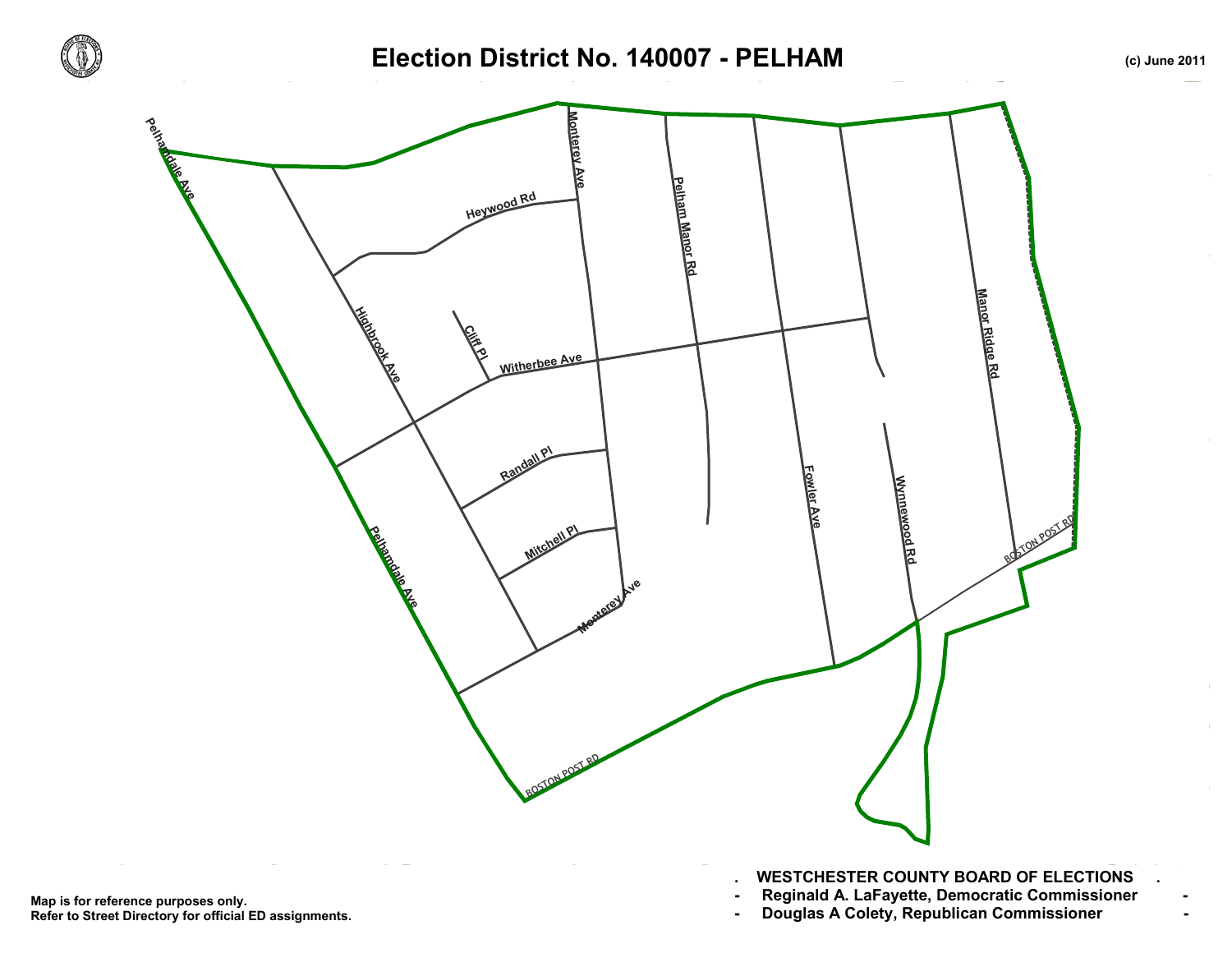



**- Reginald A. LaFayette, Democratic Commissioner -** - Douglas A Colety, Republican Commissioner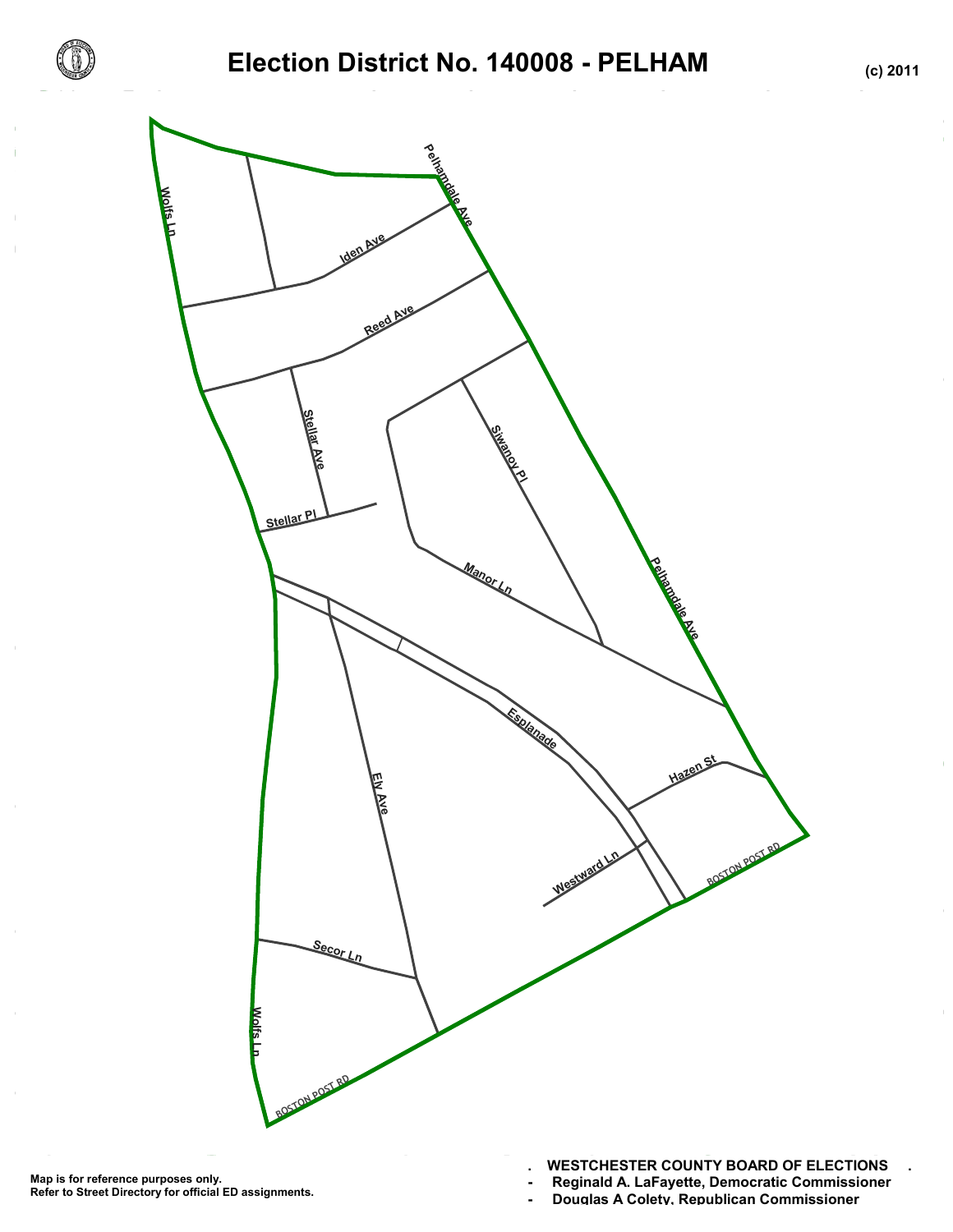





**Refer to Street Directory for official ED assignments.**